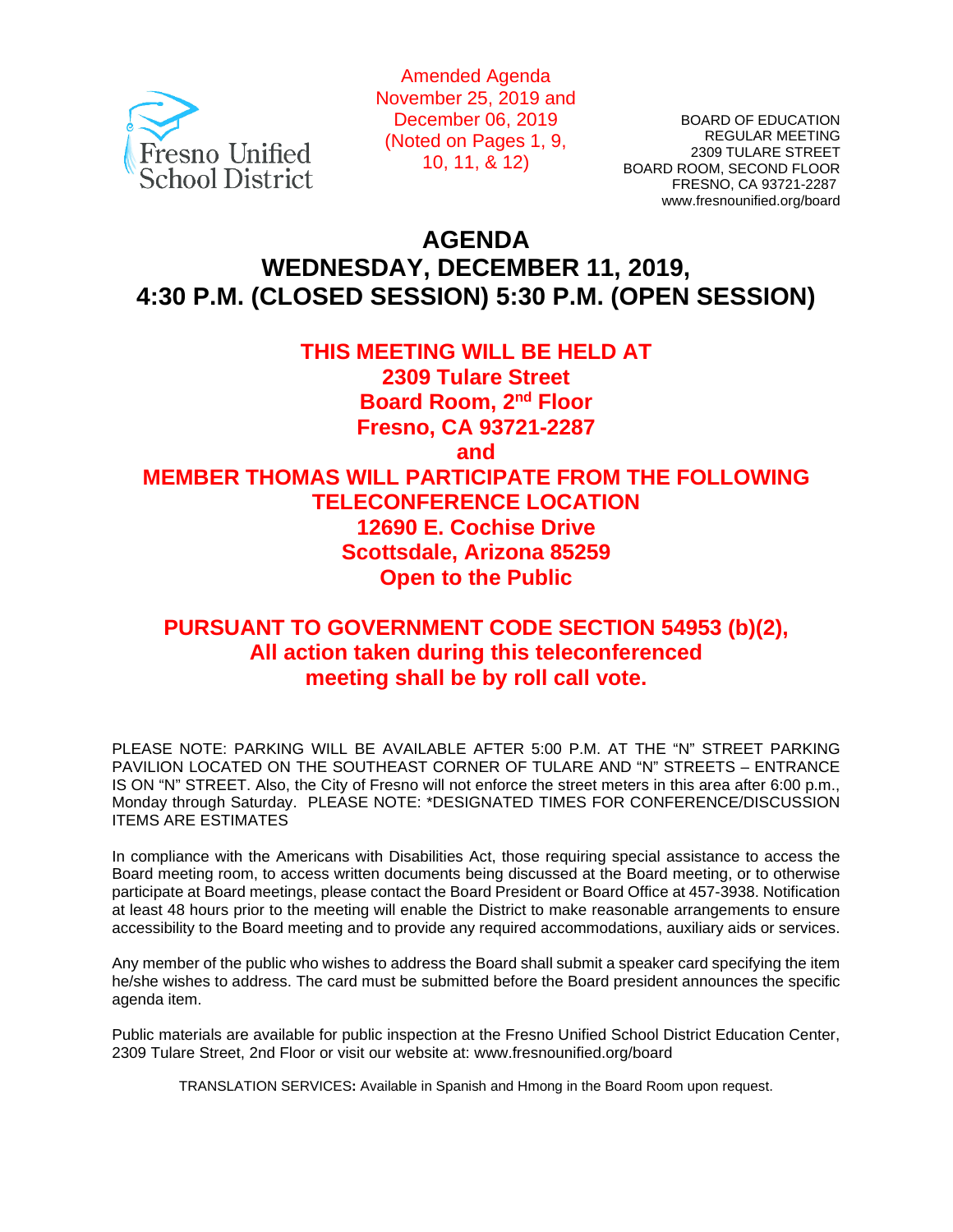**\*4:30 P.M**.

**CALL** Meeting to Order

**OPPORTUNITY** for Public Comment on Closed Session Agenda Items **RECESS** to Cabinet Room for Closed Session to discuss the following**:**

- 1. Student Expulsions pursuant to Education Code Section 35146.
- 2. Conference with Labor Negotiator (Government Code Section 54957.6); FUSD Negotiator(s): Paul Idsvoog; Employee Organizations(s): FTA, CSEA, Chapter 125, CSEA, Chapter 143, SEIU, Local 521, FASTA/SEIU, Local 521/CTW, CLC, Fresno Unified Building & Construction Trades/FTA; International Association of Machinists and Aerospace Workers (IAMAW), Unrepresented Employees: All Management, Confidential, and Supervisory Employees.
- 3. Public Employee Discipline/Dismissal/Release/Reassignment/Resignation.
- 4. Public Employment/Appointment (Government Code Section 54957).
- 5. Conference with Legal Counsel Anticipated/Pending/Threatened Litigation (Government Code Section 54956.9(d)(2)).
	- a. *Potential Case: One (1)*
- 6. Conference with Legal Counsel Existing Litigation (Government Code Section 54956.9 (d)(1)).
	- a. N.M., a minor, by and through her Guardian ad Litem, D.M. v. Fresno Unified School District, Fresno Superior Court No. 17CECG03023 Fresno Unified Claim No. 17-0318-0129
	- b. Fresno Unified School District v. California Teaching Fellows Foundation, Fresno Superior Court No. 19CECG03065 Fresno Unified Claim No. GL19- 1115-4280
- **5:30 P.M., RECONVENE** and report action taken during Closed Session, if any.

## **PLEDGE OF ALLEGIANCE**

Ms. Jessica Sierra-Castaneda, a parent from Homan Elementary School will lead the flag salute.

## **HEAR Report from Superintendent**

**BOARD/SUPERINTENDENT COMMUNICATION**

## **OPPORTUNITY for Public Comment on Consent Agenda Items**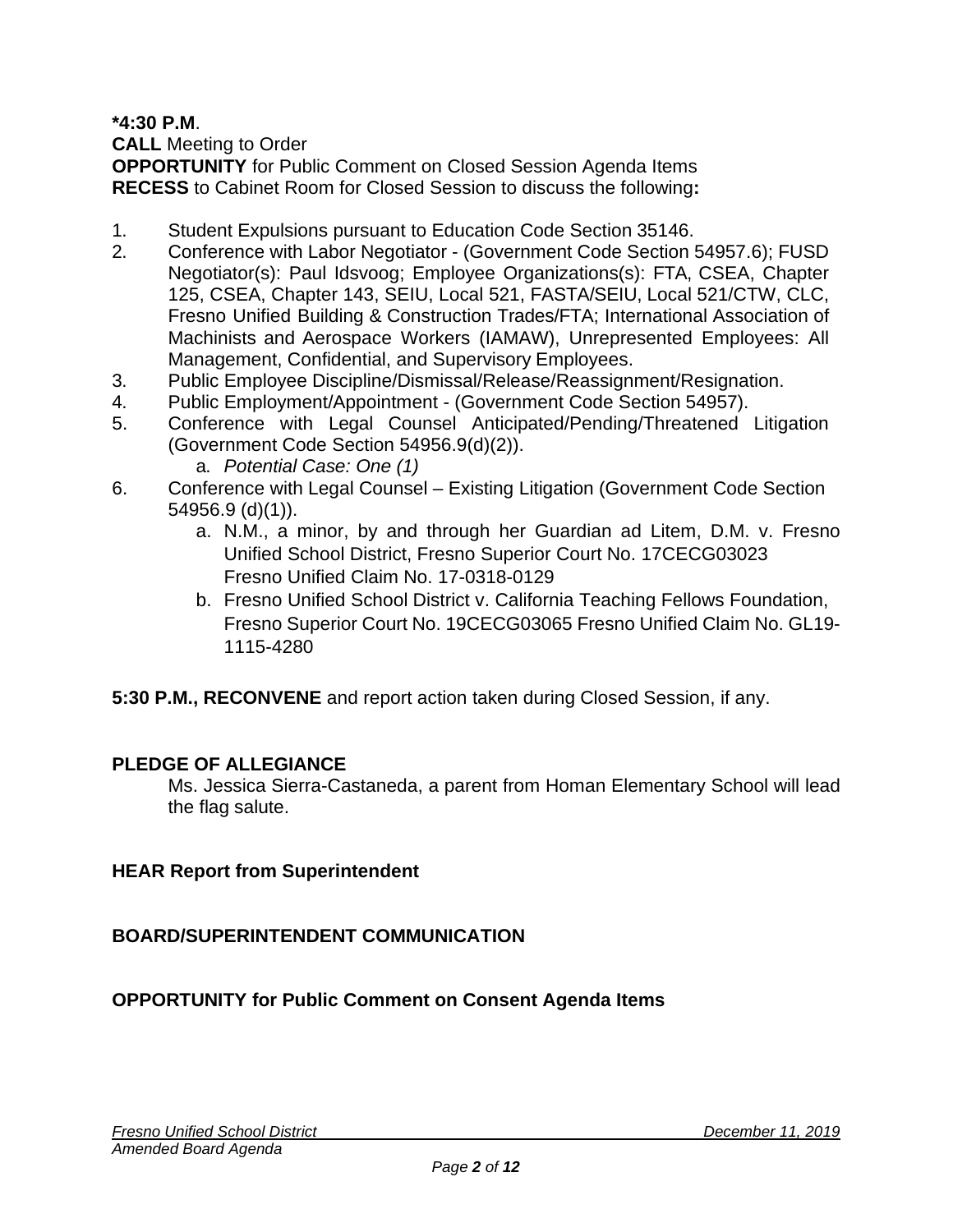**ALL CONSENT AGENDA** items are considered routine by the Board of Education and will be enacted by one motion. There will be no separate discussion of items unless a Board member so requests, in which event, the item(s) will be considered following approval of the Consent Agenda.

## **A. CONSENT AGENDA**

#### **A-1, APPROVE Personnel List**

Included in the Board binders is the Personnel List, Appendix A, as submitted. The Superintendent recommends approval. Contact person: Paul Idsvoog, telephone 457-3548.

#### **A-2, ADOPT Findings of Fact and Recommendations of District Administrative Board**

The Board of Education received and considered the Findings of Fact and Recommendations of District Administrative Panels resulting from hearings on expulsion and readmittance cases conducted during the period since the November 20, 2019 Regular Board meeting. The Superintendent recommends adoption. Contact person: Kim Mecum, telephone 457-3731.

#### **A-3, APPROVE Minutes from Prior Meeting**

Included in the Board binders are the draft minutes for the November 20, 2019 Regular Board Meeting. The Superintendent recommends approval. Contact person: Robert G. Nelson, telephone 457-3884.

#### **A-4, APPROVE Renewal Agreement with Kaiser Permanente**

Included in the Board binders is an excerpt from the renewal agreement with Kaiser Permanente to provide medical services on behalf of benefit eligible employees and retirees. The district has offered medical benefit coverage through Kaiser Permanente since April 01, 2012. Kaiser is one of two different medical networks under which district employees and retirees access medical care, the other being Anthem. The Superintendent recommends approval. Fiscal impact: Sufficient funds in the amount of \$11.4 million are available in the Health Internal Service Fund. Contact person: Ruth F. Quinto, telephone 457-6226.

#### **A-5, APPROVE Agreement with Halcyon Behavioral Services**

Included in the Board binders is an agreement with Halcyon Behavioral Services for the provision of behavioral and mental health administration services for eligible active employees and retirees. The Superintendent recommends approval. Fiscal impact: Sufficient funds in the amount of \$438,000 are available in the Health Internal Service Fund. Contact person: Ruth F. Quinto, telephone 457-6226.

#### **A-6, APPROVE Amendment to Agreement with Claremont Behavioral Services** Included in the Board Binders is an amendment to the agreement with Claremont Behavioral Services for the Employee Assistance Program (EAP).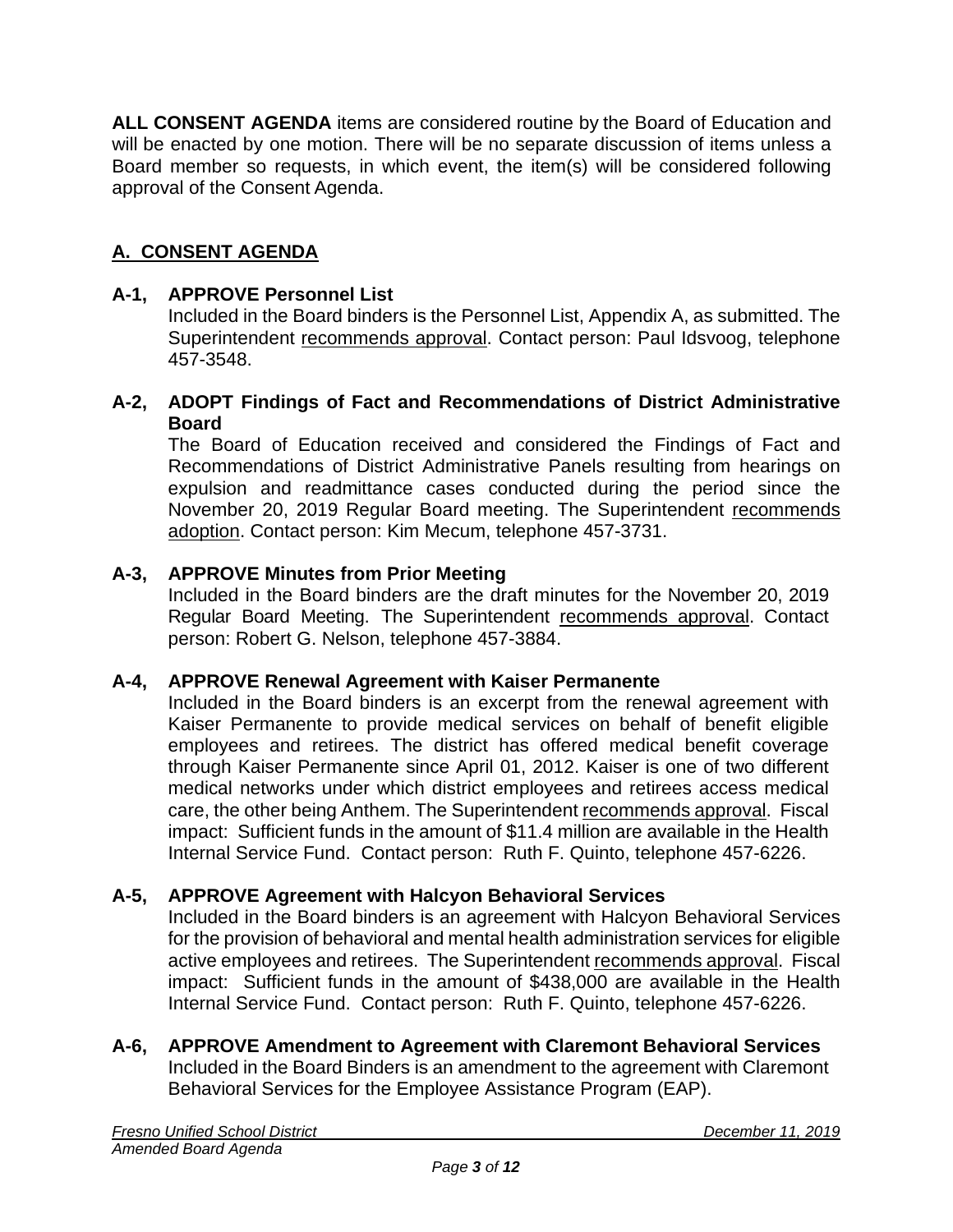The EAP provides district health plan members with access to services in support of clinical and life management events. The Superintendent recommends approval. Fiscal impact: Sufficient funds in the amount of \$280,000 are available in the Health Internal Service Fund. Contact person: Ruth F. Quinto, telephone 457-6226.

## **A-7, APPROVE Revised Job Description for Paraprofessional – Child Development**

Included in the Board binders is the revised job description of Paraprofessional – Child Development. This revision reflects the requirements for Every Student Succeeds Act (ESSA) compliance (formerly No Child Left Behind) and compliance with California Health and Safety Code with (a) the completion of six postsecondary semester units or equivalent quarter units in early childhood education or child development; and (b) a current valid Emergency Medical Service Authority (EMSA) Pediatric First Aid/CPR certificate, proof of immunizations or immunity for measles, and pertussis, proof of influenza vaccine or declination to be submitted each year between August 1, and December 1 of each year, and proof of Current Mandated Reporter Training Certificate for Child Care Providers. The Paraprofessional – Child Development position is designated Classified, non-exempt and placed on G-19 of the Classified salary schedule. The Superintendent recommends approval. Fiscal impact: There is no fiscal impact to the district at this time. Contact person: Paul Idsvoog, telephone 457-3548.

#### **A-8, APPROVE Award of Bid 20-10, Cambridge High School Student Services and Administration Office Improvements**

Included in the Board binders is information on Bid 20-10, for interior space modifications in the Student Services Building and Administration Building for Cambridge High School. The project will convert an existing classroom into four office spaces to accommodate confidential student support services, add one office space in the Administration Building, and provide site accessibility improvements. Staff recommends award to the lowest responsive, responsible bidder: Divcon Incorporated (Clovis, California) \$268,000. The Superintendent recommends approval. Fiscal impact: \$268,000 is available in the Measure X Fund (Student Services Spaces). Contact person: Karin Temple, telephone 457- 3134.

## **A-9, APPROVE Grant Application to US Department of Agriculture Farm to School Program**

It is recommended the Board approve submission of a grant application to the US Department of Agriculture Farm to School Program, which provides funding to support implementation of programs that improve access to local foods.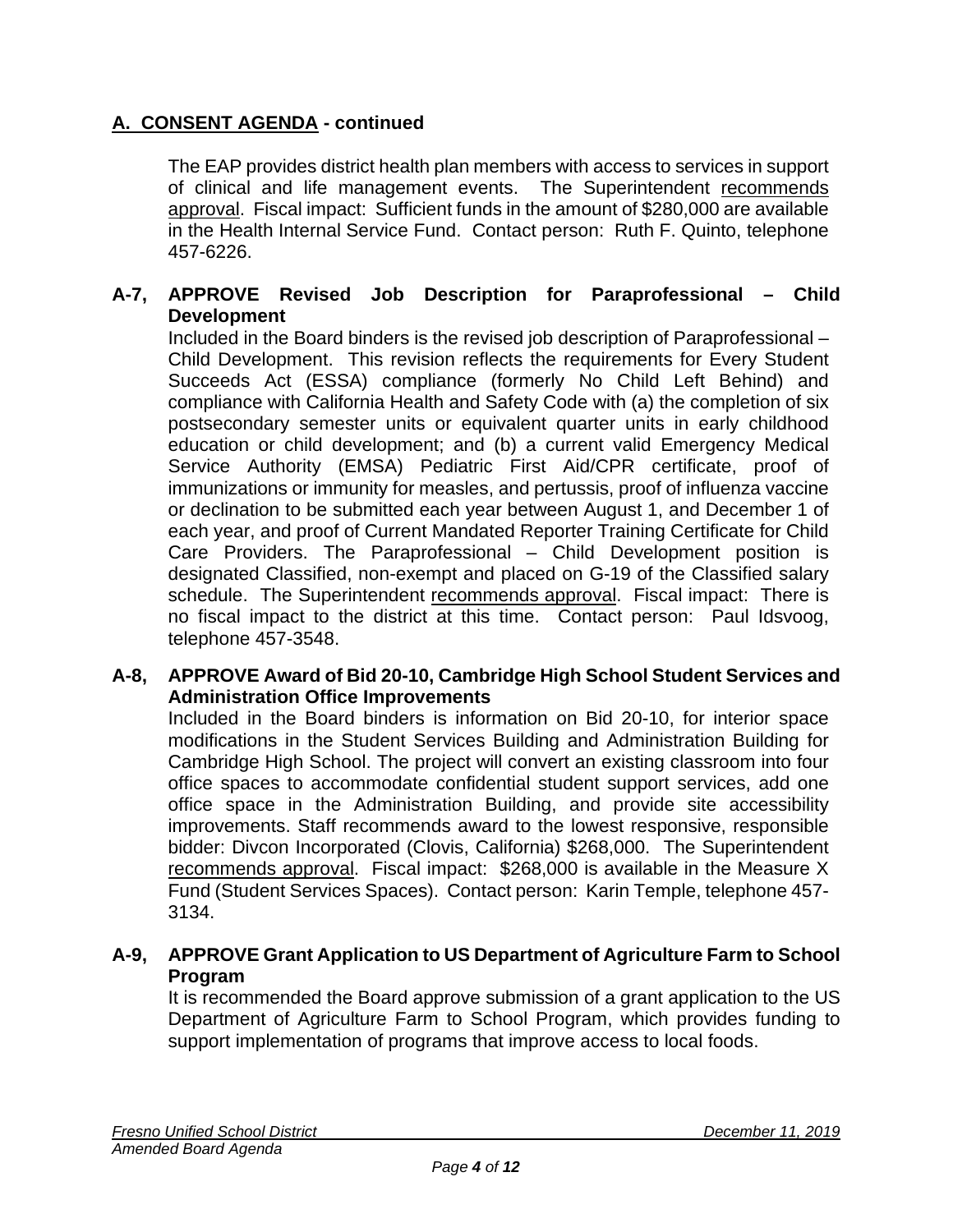The Food Services Department is working to develop and establish supply chains from regional small farms, focusing on produce that is practical to process, meets safety requirements, can be easily stored, and is of interest to students. The grant application requests \$100,000 for procurement of a machine to fill and seal small condiment containers. This equipment will streamline production, simplify storage and distribution, increase food safety and allow for addition of new sauce-based products developed from produce sourced locally from small farmers. The Superintendent recommends approval. Fiscal impact: The \$6,272 cash match required for the \$100,000 grant request is available in the Food Services budget. Contact person: Karin Temple, telephone 457-3134.

## **A-10, DENY Claim GL 19-0503-3079**

Included in the Board binders is a Claim for Damages by a Minor, case GL19- 0503-3079. The Superintendent recommends the Claim be denied, and the matter referred to the district's Executive Director of Benefits and Risk Management for further handling. Fiscal impact: There is no fiscal impact at this time. Contact person: Ruth F. Quinto, telephone 457-6226.

#### **A-11, DENY Claim GL 19-0515-4186**

Included in the Board binders is a Claim for Damages by Walter Hellings III, case GL 19-0515-4186. The Superintendent recommends the Claim be denied, and the matter referred to the district's Executive Director of Benefits and Risk Management for further handling. Fiscal impact: There is no fiscal impact to the district at this time. Contact person: Ruth F. Quinto, telephone 457-6226.

#### **A-12, DENY Claim GL 19-0604-3309**

Included in the Board binders is a Claim for Damages by Frances Morozoff, case GL 19-0604-3309. The Superintendent recommends the Claim be denied, and the matter referred to the district's Executive Director of Benefits and Risk Management for further handling. Fiscal impact: There is no fiscal impact to the district at this time. Contact person: Ruth F. Quinto, telephone 457-6226.

#### **A-13, DENY Claim GL 19-0812-4232**

Included in the Board binders is a Claim for Damages by a minor, case GL 19- 0812-4232. The Superintendent recommends the Claim be denied, and the matter referred to the district's Executive Director of Benefits and Risk Management for further handling. Fiscal impact: There is no fiscal impact to the district at this time. Contact person: Ruth F. Quinto, telephone 457-6226.

#### **A-14, RATIFY Grant Funds from Cerritos Community College District for the Clean Fuels Transportation Pilot Career Opportunity Project**

Ratification is requested for a grant award from Cerritos Community College District that will provide Duncan Polytechnical High School \$55,000 as part of their 2019/20 Clean Fuel Transportation Pilot Career Opportunity Project.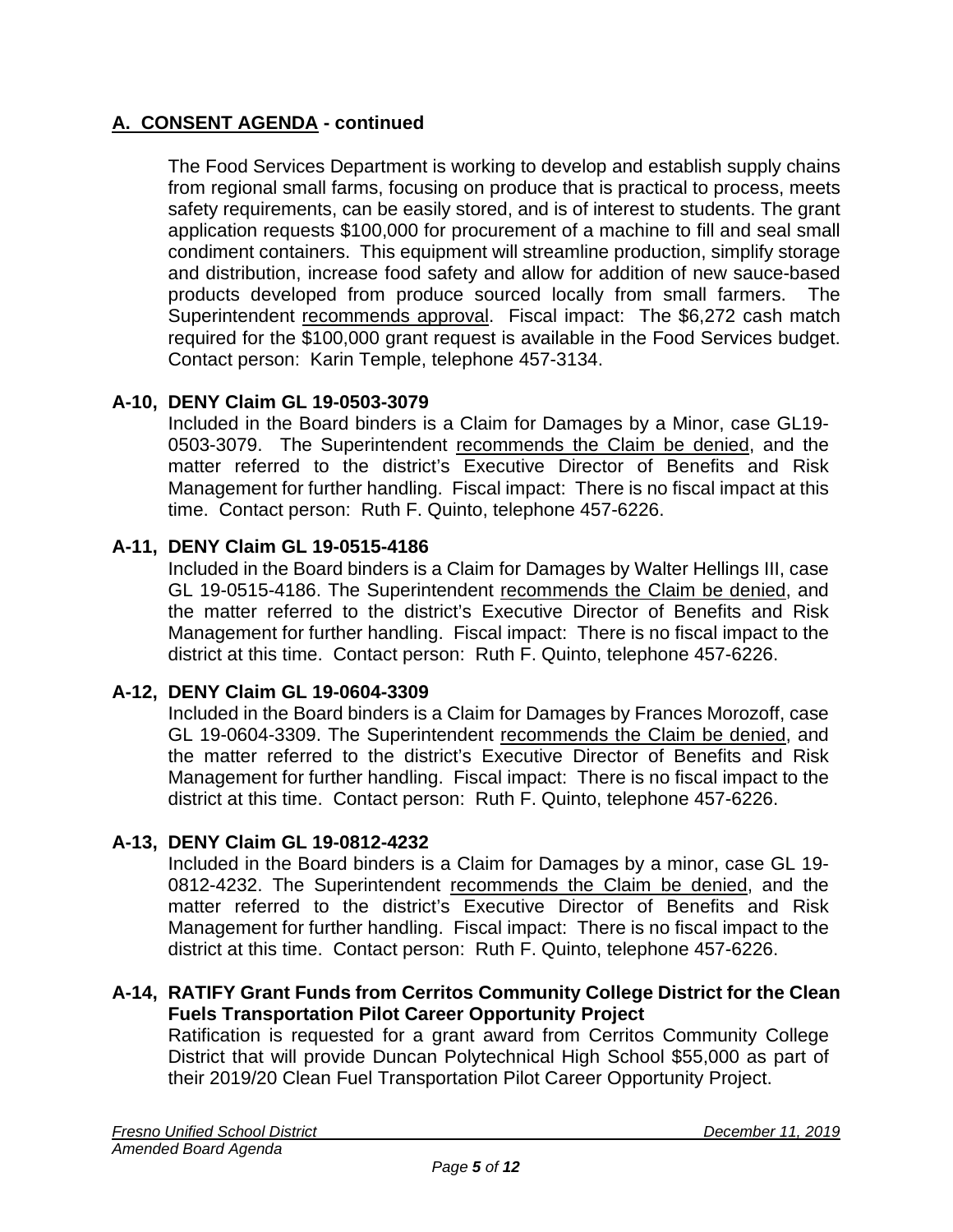The Superintendent recommends ratification. Fiscal impact: The grant will fund \$55,000 for all project activities. Contact person: Kim Mecum, telephone 457- 3731.

#### **A-15, RATIFY Renewal Agreement with County of Fresno for a Deputy Sheriff at Wawona K-8 School**

Included in the Board binders is an agreement with the County of Fresno Sheriff's Office (SO) to provide a Deputy Sheriff at Wawona K-8 School for intervention, prevention, education, and law enforcement activities during normal school hours and operations. All middle schools, Baird 5-8, and Hamilton K-8 have assigned law enforcement officers on the campus. Wawona is located in the County of Fresno and therefore within SO jurisdiction. The Superintendent recommends ratification. Fiscal impact: \$179,700 is available in the General Fund (Maintenance and Operations): \$159,700 for the Deputy's salary and benefits, and \$20,000 for overtime (at an hourly rate) when needed. Contact person: Karin Temple, telephone 457-3134.

#### **A-16, RATIFY Renewal Agreement with County of Fresno for Deputy Probation Officers at High Schools**

Included in the Board binders is an agreement with the County of Fresno, Probation Department to provide nine Deputy Probation Officers at Bullard, Cambridge, DeWolf, Edison, Fresno, Hoover, McLane, Phoenix, Roosevelt and Sunnyside High Schools to supervise students on probation. The total cost is \$1,287,385, which includes \$1,183,885 in salaries and benefits, and \$103,500 in estimated services and supplies (vehicle, radio, phones). The district's portion, \$337,500, is the same as in previous years and is 26.2% of the total cost with the balance supported by County Juvenile Justice Crime Prevention Act funds. The Superintendent recommends ratification. Fiscal impact: \$337,500 is available in the General Fund (Maintenance and Operations). Contact person: Karin Temple, telephone 457-3134.

#### **A-17, RATIFY Change Orders for the Projects Listed Below**

Included in the Board binders is information on change orders for the following projects. These change orders are for projects completed or substantially completed over the summer, which is why there are more change orders than typically presented at one time.

Bid 18-09, Construction of New Classroom Buildings and Modernization of Administration Building for Slater Elementary School Change Order 8 presented for ratification (buildings): \$325,337

Bid 19-14, Wishon Elementary School Boiler and Chiller Replacement Deduct Change Order 1 presented for ratification: \$-1,500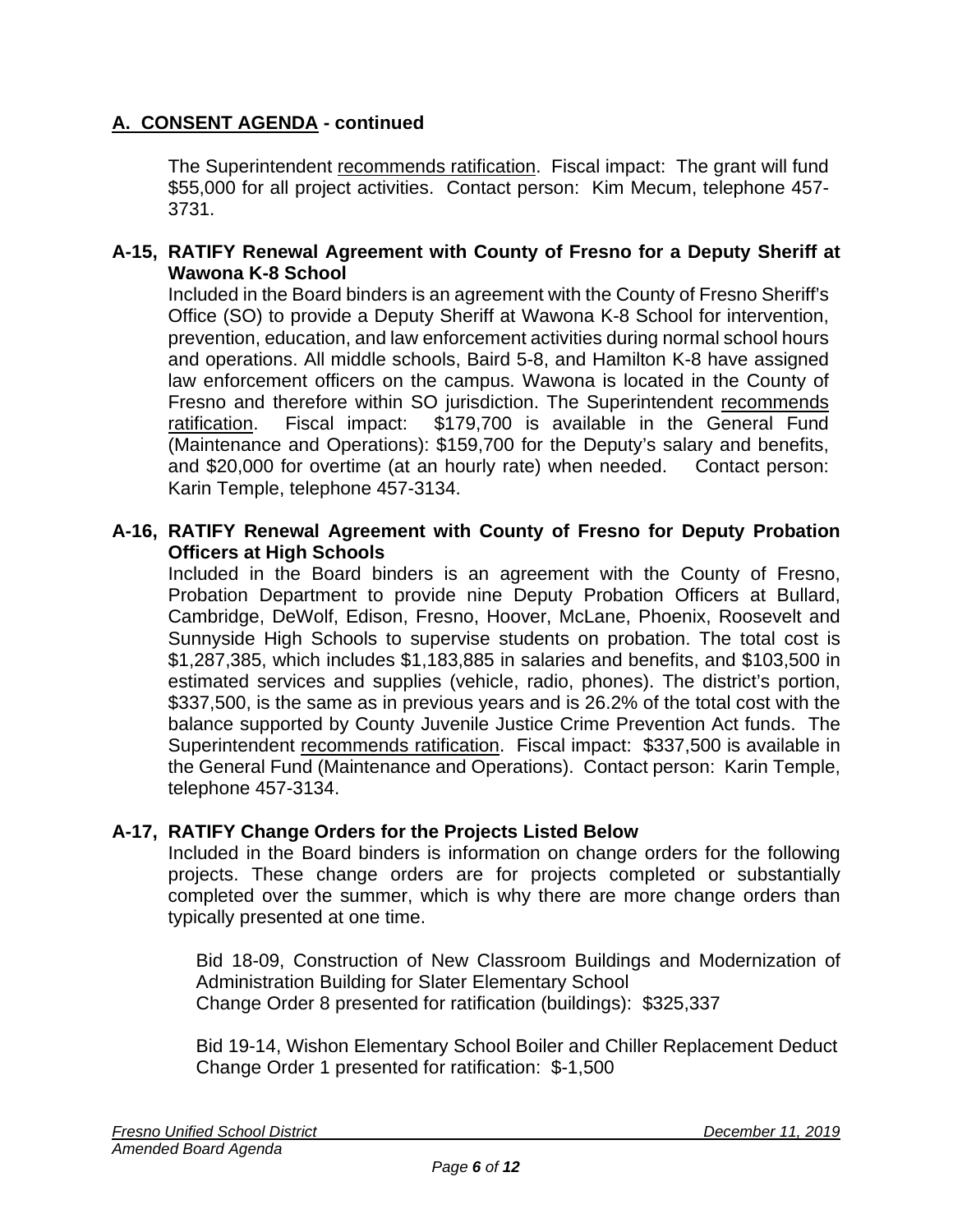Bid 19-20 Section B, HVAC Multipurpose Room Improvements at: Viking and Vinland elementary schools Change Order 2 presented for ratification (Viking): \$3,085 Change Order 2 presented for ratification (Vinland): \$5,362

Bid 19-26 Sections A and B, Boiler Replacement for: Balderas and Centennial Elementary Schools, Cooper Middle School and McLane High School Change Order 2 presented for ratification: \$6,539

Bid 19-38, Edison High School Gymnasium Floor Replacement Change Order 1 presented for ratification: \$4,647

Bid 19-41, Wawona K-8 School Classroom and Restroom Additions Deduct Change Order 2 presented for ratification: \$-336,707

Bid 19-43, Fresno High School Gymnasium Locker Installation Change Order 1 presented for ratification: \$13,597

Bid 19-46, Ventura and 10th - Old Juvenile Hall Demolition, Phase 1 Change Order 1 presented for ratification: \$73,983

Bid 19-49, Calwa and King Elementary Schools Portable Classroom Infrastructure Change Orders 2-4 presented for ratification: \$35,622

Bid 19-54, Bullard Talent Site and Security Improvements Change Orders 1-2 presented for ratification: \$40,313

Bid 19-55, Phoenix Secondary Academy Portable Infrastructure and Site Development Change Order 1 presented for ratification: \$7,028

Bid 19-56, Renovations at Fresno City College for Design Science High School Change Order 4 presented for ratification: \$0 (contract duration increase only)

The Superintendent recommends ratification. Fiscal impact: \$325,337 is available in the Measure Q Fund for Bid 18-09; \$13,597 is available in the Measure X Fund – Deferred Maintenance for bid 19-43; net credit of \$157,538 to the Measure X Fund for Bids 19-14, 19-20, 19-26, 19-38, 19-41, 19-46, 19-49, 19-54 and 19-55; and contract duration change only for Bid 19-56. Contact person: Karin Temple, telephone 457-3134.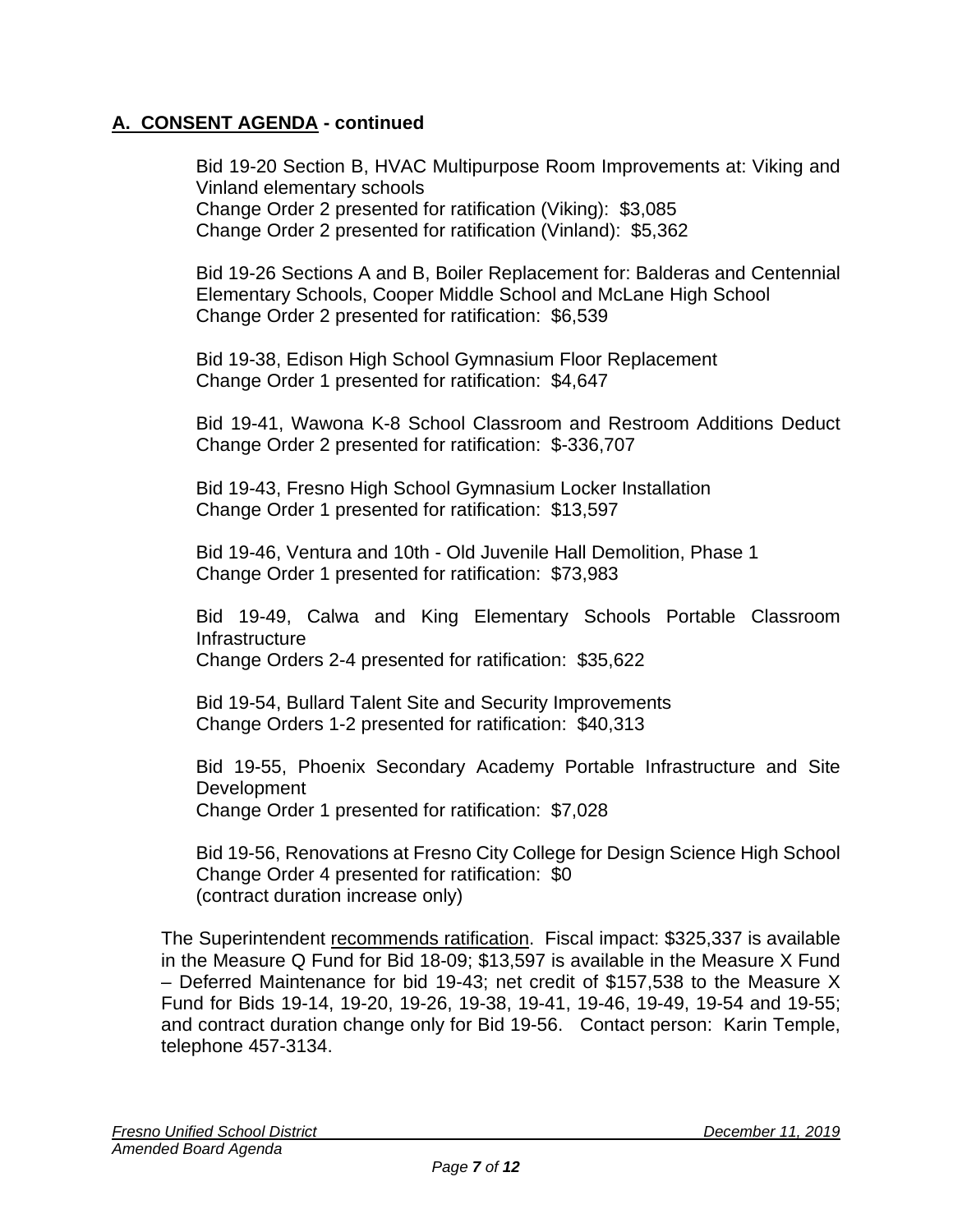## **A-18, RATIFY the Filing of Notices of Completion**

Included in the Board binders are Notices of Completion for the following projects, which have been completed according to plans and specifications.

Bid 18-09, Construction of New Classroom Buildings and Modernization of Administration Buildings for Slater Elementary School

Bid 19-14, Wishon Elementary School Boiler and Chiller Replacement

Bid 19-31 Section A, Lighting Improvements at Birney, Centennial and Vinland Elementary Schools Lighting Improvements

Bid 19-43, Fresno High School Gymnasium Locker Installation

Bid 19-49, Calwa and King Elementary Schools Portable Classroom **Infrastructure** 

Bid 19-54, Bullard Talent Site and Security Improvements

Bid 19-56, Renovations at Fresno City College for Design Science High School

The Superintendent recommends ratification. Fiscal impact: Retention funds are released in accordance with contract terms and California statutes. Contact person: Karin Temple, 457-3134.

#### **A-19, RATIFY Purchase Orders from September 1, 2019 through September 30, 2019 – Primary Report**

Included in the Board binders is information on purchase orders issued from September 1, 2019 through September 30, 2019. Two agenda items are presented to ratify purchase orders. The first item includes the Primary Report with all purchase orders issued during the reported dates with the exception of those that may present a potential conflict of interest for an individual Board member. All remaining purchase orders are in the Supplemental Report and presented as a second agenda item. The Superintendent recommends ratification. Fiscal impact: Funding is noted on the attached pages. Contact person: Karin Temple, telephone 457-3134.

#### **A-20, RATIFY Purchase Orders from September 1, 2019 through September 30, 2019 – Supplemental Report**

Included in the Board binders is information on purchase orders issued from September 1, 2019 through September 30, 2019. Two agenda items are presented to ratify purchase orders. The first item includes the Primary Report with all purchase orders issued during the reported dates with the exception of those that may present a potential conflict of interest for an individual Board member.

All remaining purchase orders are in the Supplemental Report and presented as a second agenda item. The Superintendent recommends ratification. Fiscal impact: Funding is noted on the attached pages. Contact person: Karin Temple, telephone 457-3134.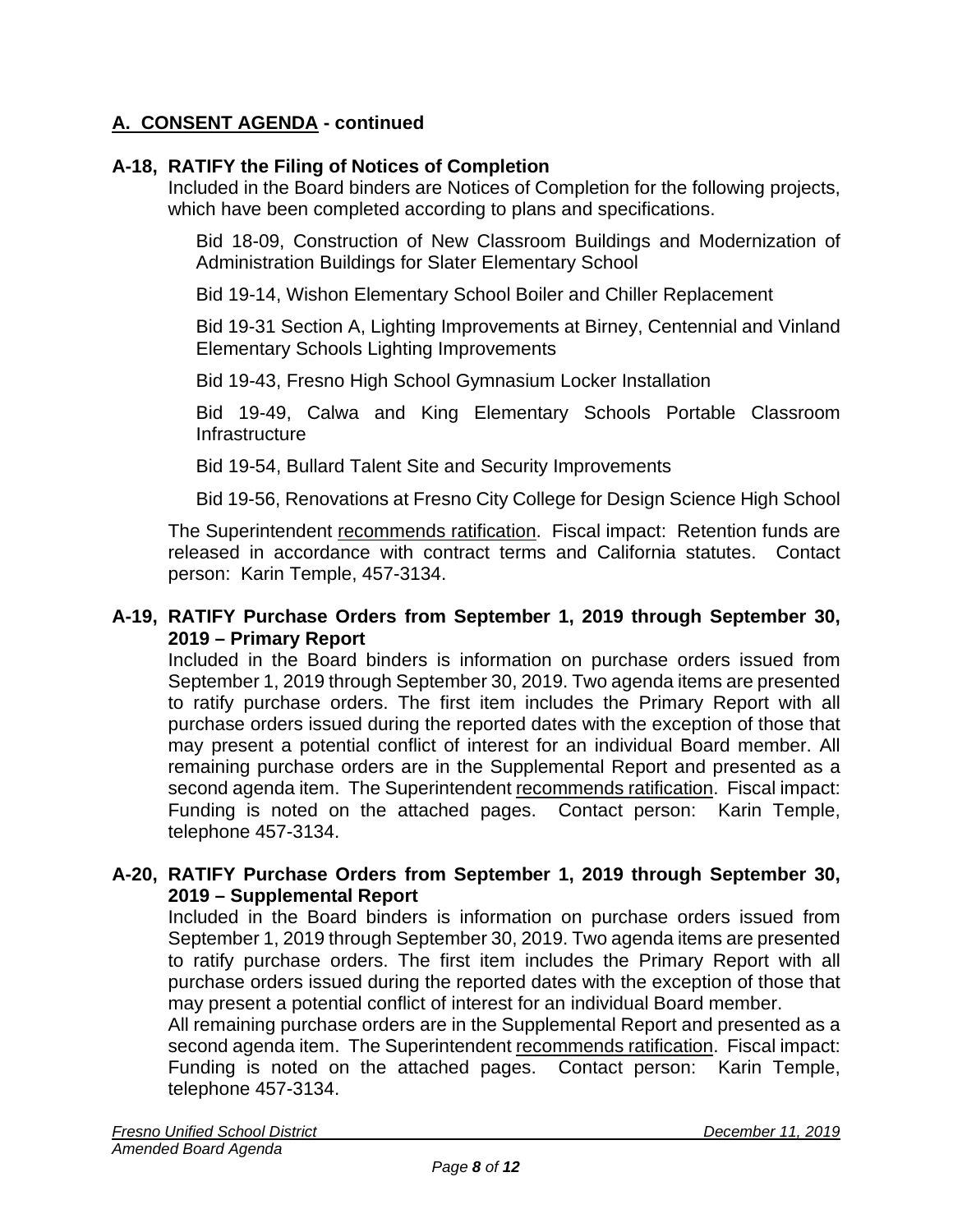#### **END OF CONSENT AGENDA (ROLL CALL VOTE)**

## **UNSCHEDULED ORAL COMMUNICATIONS**

Individuals who wish to address the Board on topics within the Board's subject matter jurisdiction, but **not** listed on this agenda may do so at this time. If you wish to address the Board on a specific item that is listed on the agenda, you should do so when that specific item is called.

While time limitations are at the discretion of the Board President, generally members of the public will be limited to a maximum of three (3) minutes per speaker for a total of thirty (30) minutes of public comment as designated on this agenda. Any individual who has not had an opportunity to address the Board during this initial thirty (30) minute period may do so at the end of the meeting after the Board has addressed all remaining items on this agenda. Without taking action and only as expressly permitted by Board Bylaw 9323, Board members may ask questions, make brief announcements, or provide a brief response to statements presented by the public about topics raised in unscheduled oral communications. Board members must be recognized by the President in order to speak and will generally be limited to no more than one (1) minute each for this purpose. The Board President shall have the discretion to further limit Board members' opportunity to speak on topics raised in unscheduled oral communications to ensure the orderly and efficient conduct of District business.

Members of the public with questions on school district issues may submit them in writing. The Board will automatically refer to the Superintendent any formal requests that are brought before them at this time. The appropriate staff member will furnish answers to questions.

## **B. CONFERENCE/DISCUSSION AGENDA**

#### **6:45 P.M.**

#### **B-21, HOLD a Public Hearing in the Matter of the Aspen Ridge High School Charter Petition**

Aspen Public Schools, Inc. has delivered a petition to the district seeking authorization to open a new charter, Aspen Ridge High School. The charter seeks to open in Fall 2020 with approximately 100 freshmen expanding each year to ultimately reach 420 students in grades nine through twelve. The charter petition was presented to the Board for receipt on November 20, 2019, with a request for a decision at the December 18, 2019 Board meeting. Fiscal impact: The estimated fiscal impact to Fresno Unified School District for 2020/21 is \$917,000 \$789,672. Contact person: Kim Mecum, telephone 457-3731.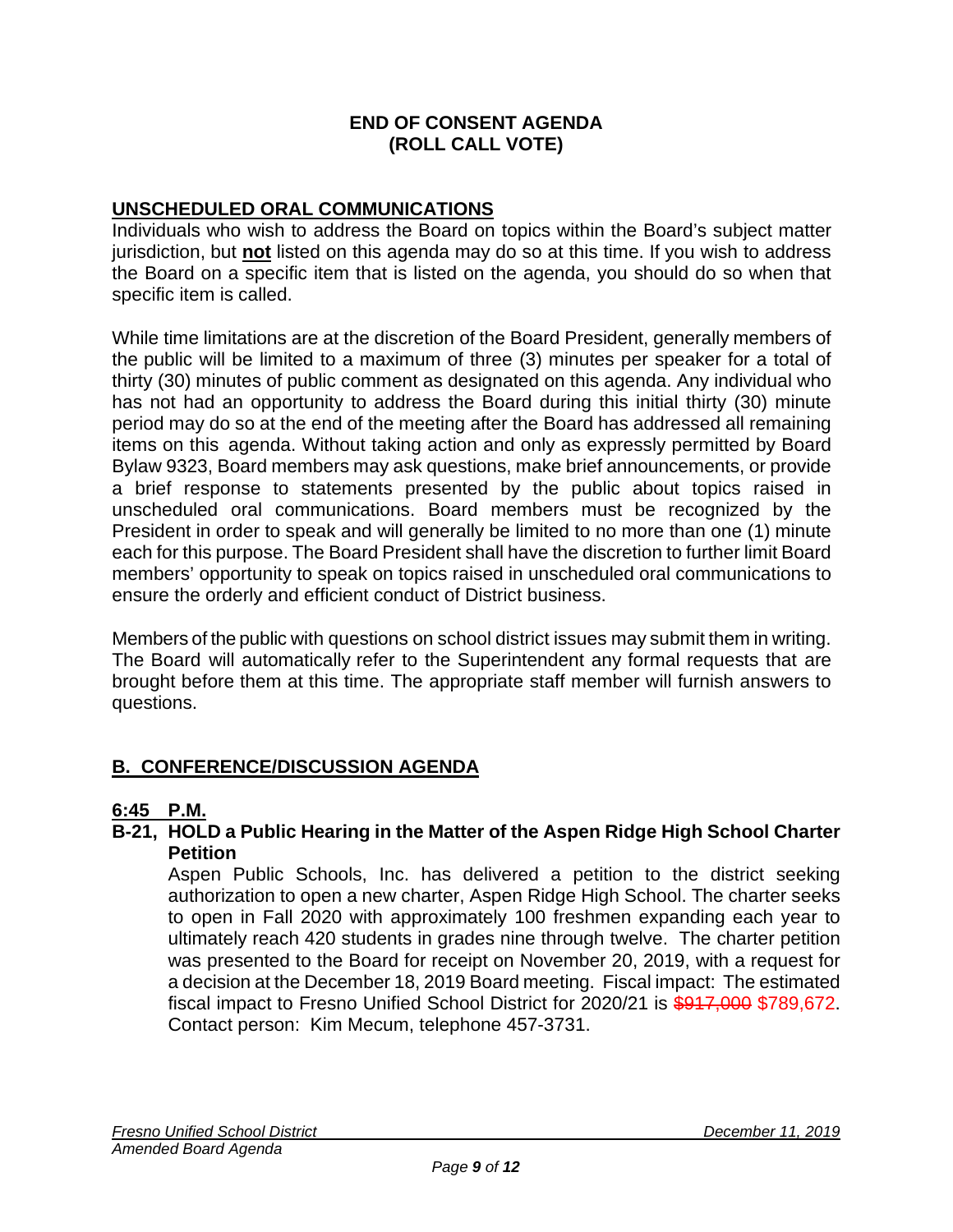## **B. CONFERENCE/DISCUSSION AGENDA - continued**

## **7:30 P.M.**

## **B-22, PRESENT and DISCUSS Visual and Performing Arts Update**

Staff will present an overview on the current status of visual and performing arts instruction and student opportunities within Fresno Unified. The presentation will include these topics:

- Newly adopted California Arts Standards and next steps
- Current arts education and opportunities across the district
- Any Given Child Initiative update
- Outcomes from the Student Support and Academic Enrichment grant

Fiscal impact: There is no fiscal impact to the district at this time. Contact person: Kim Mecum, telephone 457-3731.

## **7:45 P.M.**

#### **B-23, DISCUSS and APPROVE the 2018/19 Audited Financial Statements Prepared by Crowe LLP**

Included in the Board binders is the Annual Financial Audit Report as prepared by our external auditors, Crowe LLP. The audit report has been completed for submission to the State Department of Education. Each year the district is required to have its financial statements audited by an independent accounting firm. We are

pleased to report that Fresno Unified School District has received an "Unmodified Opinion" for the 2018/19 Audit, which is the best opinion that can be issued. The Superintendent recommends approval. Fiscal impact: There is no fiscal impact to the district at this time. Contact person: Ruth F. Quinto, telephone 457-6226.

## **8:00 P.M.**

#### **B-24, DISCUSS and APPROVE the 2019/20 First Interim Financial Report with a Positive Certification**

California school districts are required to approve interim financial reports twice each fiscal year. Fresno Unified School District's 2019/20 First Interim Financial Report is presented for approval and reflects a positive certification of the district's financial condition. The report is based on the October 31, 2019 year-to-date revenue and expenditures as required by state law. The Superintendent recommends approval of the First Interim Financial Report for submission to the County Superintendent of Schools. Fiscal impact: A positive certification reflects that the district's has the projected reserve for 2019/20 at \$93.88 million exceeds the minimum required reserve for economic uncertainties (2%). Additionally, projections indicate and has a positive cash balance for the current year and two subsequent years. In addition, the support material reflects a multi-year projected budget for the Unrestricted General Fund and utilizes the state assumptions developed by the California County Superintendents Educational Services Association. Contact person: Ruth F. Quinto, telephone 457-6226.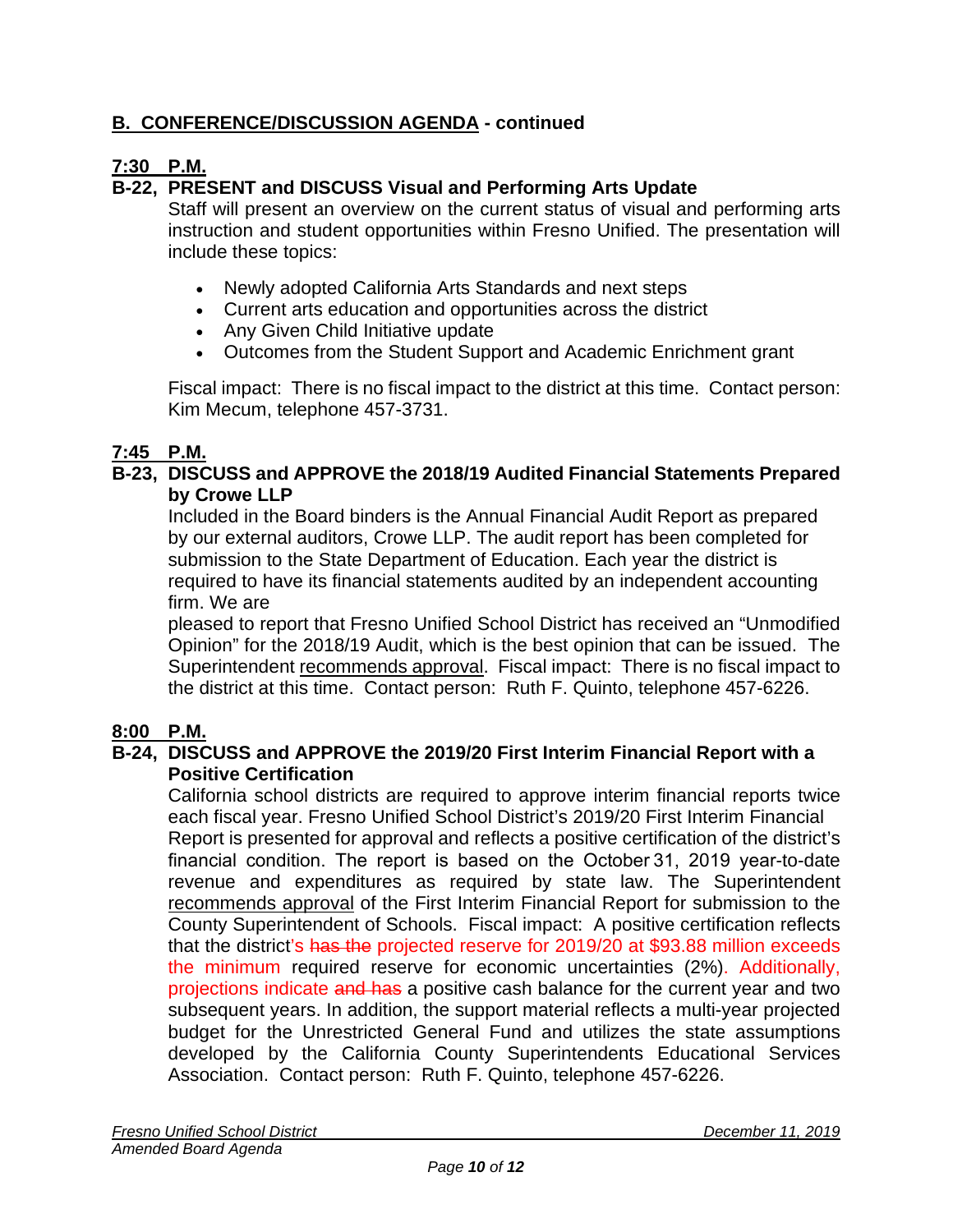## **B. CONFERENCE/DISCUSSION AGENDA - continued**

## **8:15 P.M.**

#### **B-25 DISCUSS and APPROVE Appointments to the California School Boards Delegate Assembly**

Each year member boards elect and/or appoint representatives to the California School Boards (CSBA) Delegate Assembly. According to CSBA's Bylaws and Standing Rules, districts with an ADA of 30,000 or above, qualify to appoint or reappoint representative(s) from their board to the CSBA's Delegate Assembly for a two-year term beginning April 1, 2020 through March 31, 2022. The Board President recommends approval. Fiscal impact: There is no fiscal impact to the district at this time. Contact person: David Chavez, telephone 457-3566.

## **C. RECEIVE INFORMATION & REPORTS**

#### **C-26, RECEIVE Proposed Revisions for Board Policies**

Included in the Board binders are proposed revisions for the following nineteen Board Policies (BP):

- BP 0410 Nondiscrimination in District Programs and Activities
- BP 1312.3 Uniform Complaint Procedures
- BP 5113.2 Work Permits
- BP 5116 Student Attendance Boundaries and Student Transfers
- BP 5116.1 Intradistrict And Interdistrict Voluntary Enrollment
- BP 5131.2 Anti-Bullying
- BP 5141.52 Suicide Prevention
- BP 5145.13 Response to Immigration Enforcement
- BP 5145.3 Nondiscrimination/Harassment
- BP 5145.52 Suicide Prevention
- BP 5145.9 Hate-Motivated Behavior
- BP 6142.7 Physical Education and Activity
- BP 6145 Extracurricular and Cocurricular Activities
- BP 6145.2 Athletic Competition
- (NEW) BP 6159.1 Procedural Safeguards and Complaints for Special **Education**
- BP 6164.2 Guidance/Counseling Services
- (NEW) BP 6164.41 Children with Disabilities Enrolled by Their Parents In Private School
- BP 6177 Summer School
- BP 6178.1 Work Experience Education
- BP 6200 Adult Education